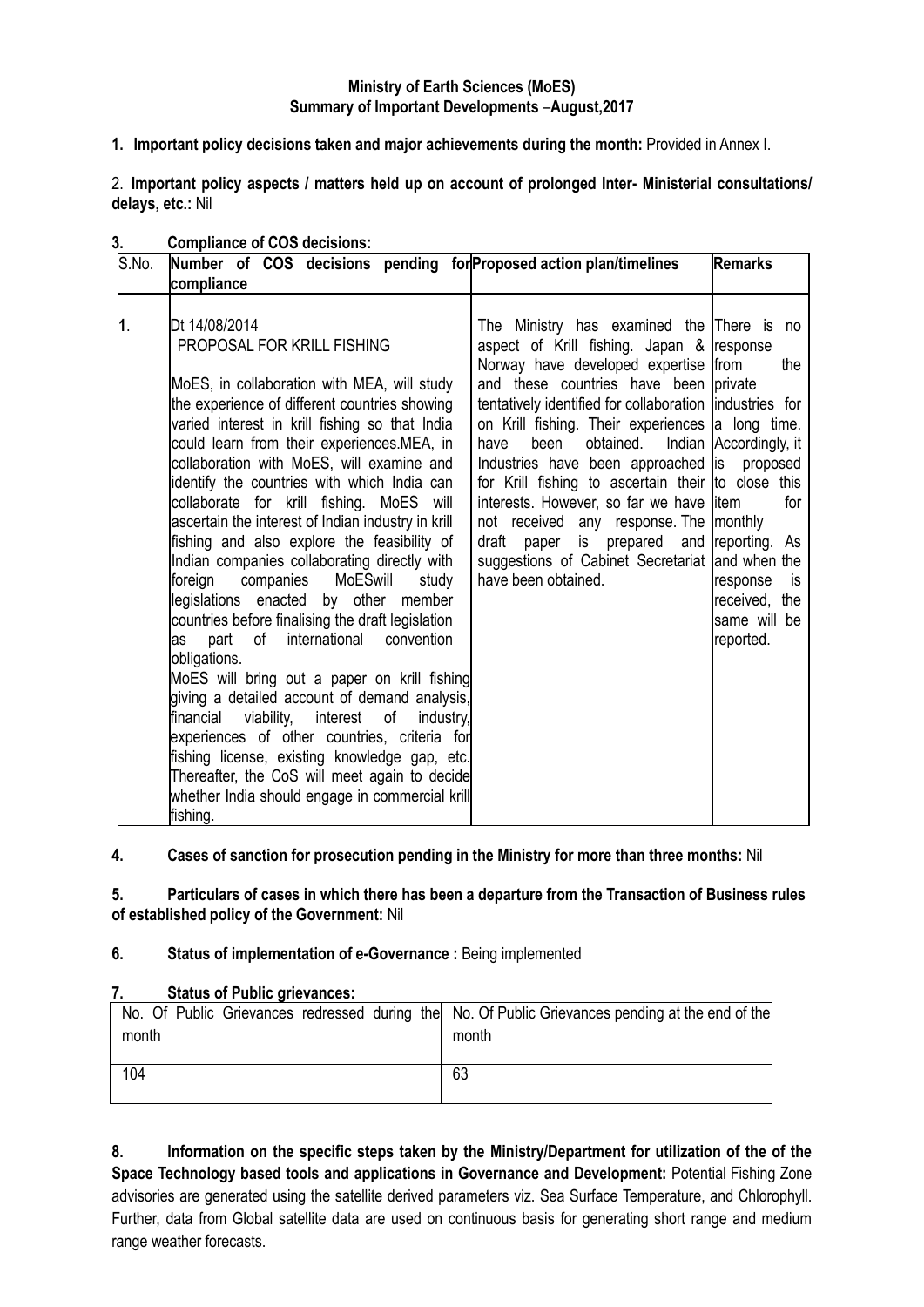9. (i)**Confirmation that the incumbency details of all posts in the Ministry/Department and its organizations falling under the purview of the ACC have been updated on AVMS**: It is confirmed that the incumbency details of all the posts in the Ministry/Department and its organizations falling under the purview of the ACC have been updated on AVMS and are placed at Annex-II.

(ii)**Status regarding compliance of the directions of ACC**: It is also confirmed that the directions of ACC are complied with.

(iii)**Status of cases where recommendations from PESB have been received but the proposals are yet to be submitted to the ACC Secretariat** : NIL

\*\*\*\*\*\*\*

### **Annex-I**

### **Important policy decision taken and major achievements:**

Rainfall forecast for Second Half of Southwest Monsoon 2017 was issued on 8th August 2017. Quantitatively, the rainfall over the country as a whole during the second half of the season is likely to be 100% of Long period Average(LPA) with a model error of  $\pm 8\%$ . The rainfall during August is likely to be 99  $\pm$  9% of LPA and the seasonal (June to September) rainfall for the country as a whole is likely to be normal (96% to 104% of LPA) as it was forecasted earlier.

International Seabed Authority approved India's application for 5 year extension of contract for exploration of polymetallic nodules in Central Indian Ocean Basin. This would provide exclusive rights to India for exploration of polymetallic nodules in 75000 sq. km of Area till March, 2022.

### **Minimum Government, Maximum Governance:**

Dissemination of Agromet. Advisories to users community through SMS and IVR technology is being continued in the country through Kisan Portal and under PPP mode. Presently 21.69 Million farmers in the country getting advisories through SMS directly. Farmers database of Twenty (20) Lakh farmers have been collected from the state of Maharashtra for dissemination of Agromet Advisory.

Adverse weather SMS warning are being sent through mobiles to State Govt. officials / Disaster related officials /Central Govt. Organization/Common men.

Daily forecast along with warning and city forecast for many cities are disseminated through email to all users including state authorities, electronic and print media.

#### *Atmospheric Observation Systems Network*

| Observation Type                                                 | Commissioned<br>so far | Data Reporting |
|------------------------------------------------------------------|------------------------|----------------|
| Automatic Weather Station (AWS)                                  | 682                    | 343            |
| Automatic Rain Gauge (ARG)                                       | 1350                   | 580            |
| GPS Sonde based Radio Sonde/Radio Wind Stations                  | 43                     | 36             |
| Doppler Weather Radar (DWR)                                      | 22                     | 20             |
| Ozone                                                            | 15                     | 05             |
| Surface Ozone over Delhi<br>(Electrochemical Concentration Cell) | 07                     | 07             |
| Nephelometer                                                     | 12                     | 12             |
| <b>Sky Radiometer</b>                                            | 12                     | 08             |
| <b>Black Carbon Monitoring Systems (Aethalometer)</b>            | 16                     | 16             |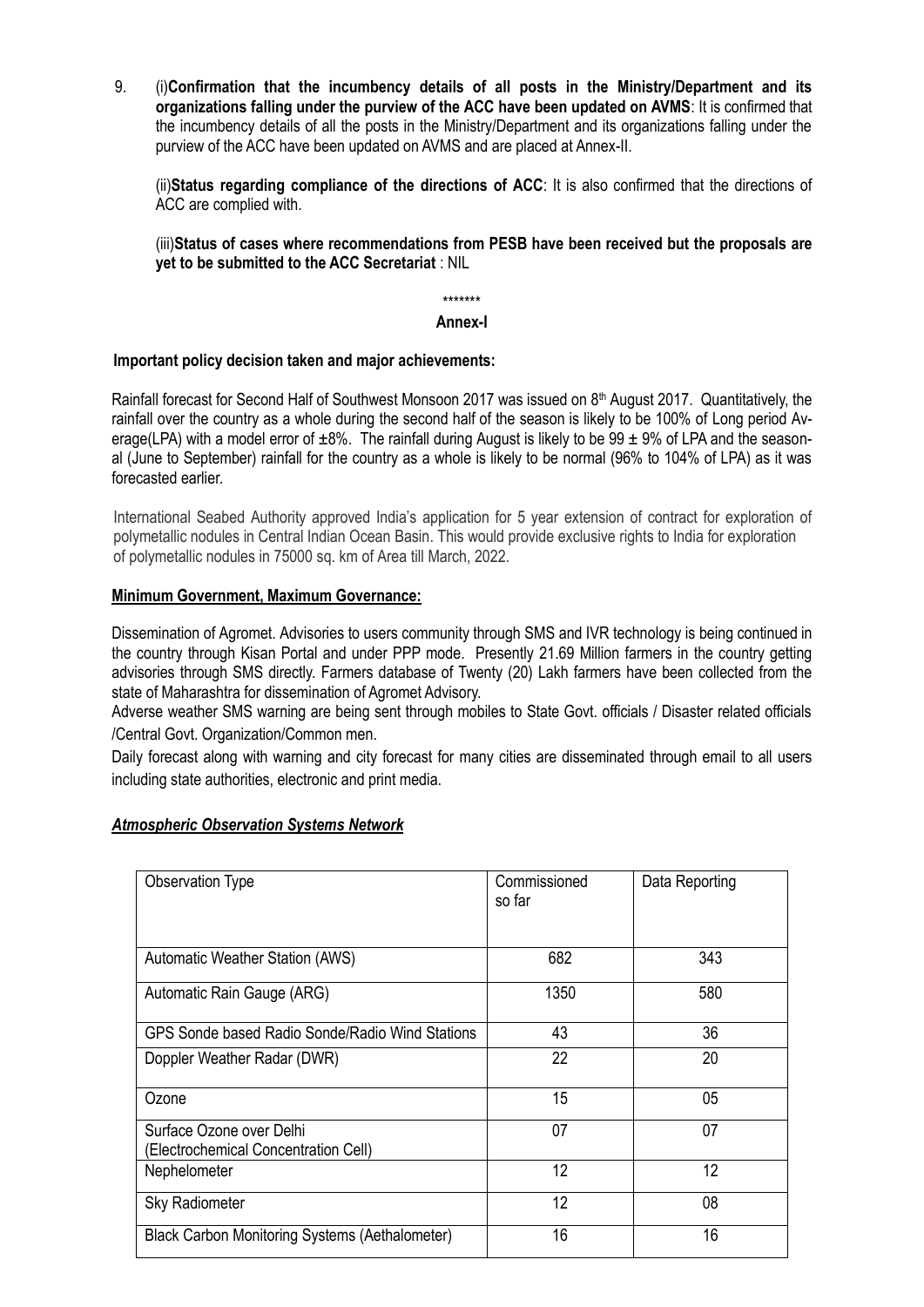| Hydromet.<br>(Other rain gauges excluding AWS & ARG) | --- | 721 ک |
|------------------------------------------------------|-----|-------|
| Aviation                                             |     |       |

@ Data received from various agencies viz. Air Force, Railways, Central Water Commission, State Agriculture, State Irrigation and India Meteorological Department (IMD)

## **Atmospheric Processes, Modeling and Services**

## **Monthly Weather Summary (August, 2017)**

**Western Disturbance:** Seven (7) western disturbances passed across western Himalayan region and adjoining plains of northwest India during 1-9; 8-11; 12-16; 16-20; 21-22; 23-28 and 28-31 August 2017. These western disturbances interacting with lower level monsoon circulation caused scattered to widespread rainfall activity over western Himalayan region and adjoining plains of northwest India with isolated heavy falls on a few days and very heavy falls on one or two days.

### **Low Pressure Areas:**

**(a)** A low pressure area formed over northwest Bay of Bengal & neighbourhood and moved westwards across south Odisha, Chhattisgarh, Vidarbha and southwest Madhya Pradesh during 18<sup>th</sup> to 21<sup>st</sup> August and became less marked on 22nd over Kutch & neighbourhood. During its life cycle, it lay as a Well Marked Low Pressure Area over southeast Vidarbha and neighbourhood on 20<sup>th</sup> August 2017.

(b) Another low pressure area was formed over southeast Odisha & neighbourhood on 27<sup>th</sup>; it lay over central parts of Odisha & neighbourhood on 28<sup>th</sup> August. It lay as a Well Marked Low Pressure Area over southwest Madhya Pradesh & neighbourhood on 29<sup>th</sup> and over northern parts of Saurashtra and adjoining Gujarat region on 30<sup>th</sup> August 2017. It lay as a low over Kutch and adjoining areas of south Pakistan and northeast Arabian Sea on 31st August 2017 and became less marked thereafter.

## **Modelling and Research**

High resolution 4D-Var data assimilation system has been successfully configured for the regional NCUM with 6 hourly and 3hourly updates by National Centre for Medium Range Weather Forecasting(NCMRWF)

Monthly, seasonal and annual area weighted rainfall time series for all - India, 5 homogeneous regions and 30 meteorological subdivisions for the period 1871-2016 have been constructed on the basis of a fixed and well distributed network of 306 rain gauge stations over India. Report is available at website of Indian Institute of Tropical Meteorology(IITM): [http://www.tropmet.res.in/~lip/Publication/RR-pdf/RR-138.pdf.](http://www.tropmet.res.in/~lip/Publication/RR-pdf/RR-138.pdf) 

Under System of Air Quality and Weather Forecasting And Research(SAFAR), a high resolution (1.67km \*1.67km) emission inventory has been developed over Ahmedabad Metropolitan Region (AMR) (~30kmx35km domain) covering Ahmedabad, Gandhinagar city area and surrounding villages to facilitate accurate air quality forecasting. Emission inventories have been developed for 8 air pollutants viz., NOx, CO, BC, OC, PM<sub>2.5,</sub> PM<sub>10</sub>,  $SO<sub>2</sub>$  and VOCs. Study revealed that transport sector is contributing maximum to the emission of PM<sub>2.5</sub>, CO, NOx, BC, OC and VOC's, maximum  $SO<sub>2</sub>$  emission from industrial sector whereas windblown dust is the major source of PM10 emission. It also revealed several interesting features & hot spots.

## **Rainfall in August, 2017**

Rainfall during the month of August, 2017 was large excess in 2, excess in 6, normal in 16, deficient/ large deficient in 12 and no rain in 0 of 36 meteorological sub- divisions. The rainfall for the country as a whole for the month has been recorded as 228 mm (-13%) against the Long Period Average of 261 mm.

**Extremely heavy rainfall:** Extremely Heavy Rainfall (≥21 cm in 24 hours ending at 0830 hrs. IST of date) occurred at isolated places over Bihar on 4<sup>th</sup>; over Sub-Himalayan West Bengal & Sikkim on 8<sup>th</sup> and during10<sup>th</sup> to 12<sup>th</sup>; over Assam & Meghalaya on 9<sup>th</sup> and during 10<sup>th</sup> to 14<sup>th</sup>; over Arunachal Pradesh on 10<sup>th</sup>& 11<sup>th</sup>; over Bihar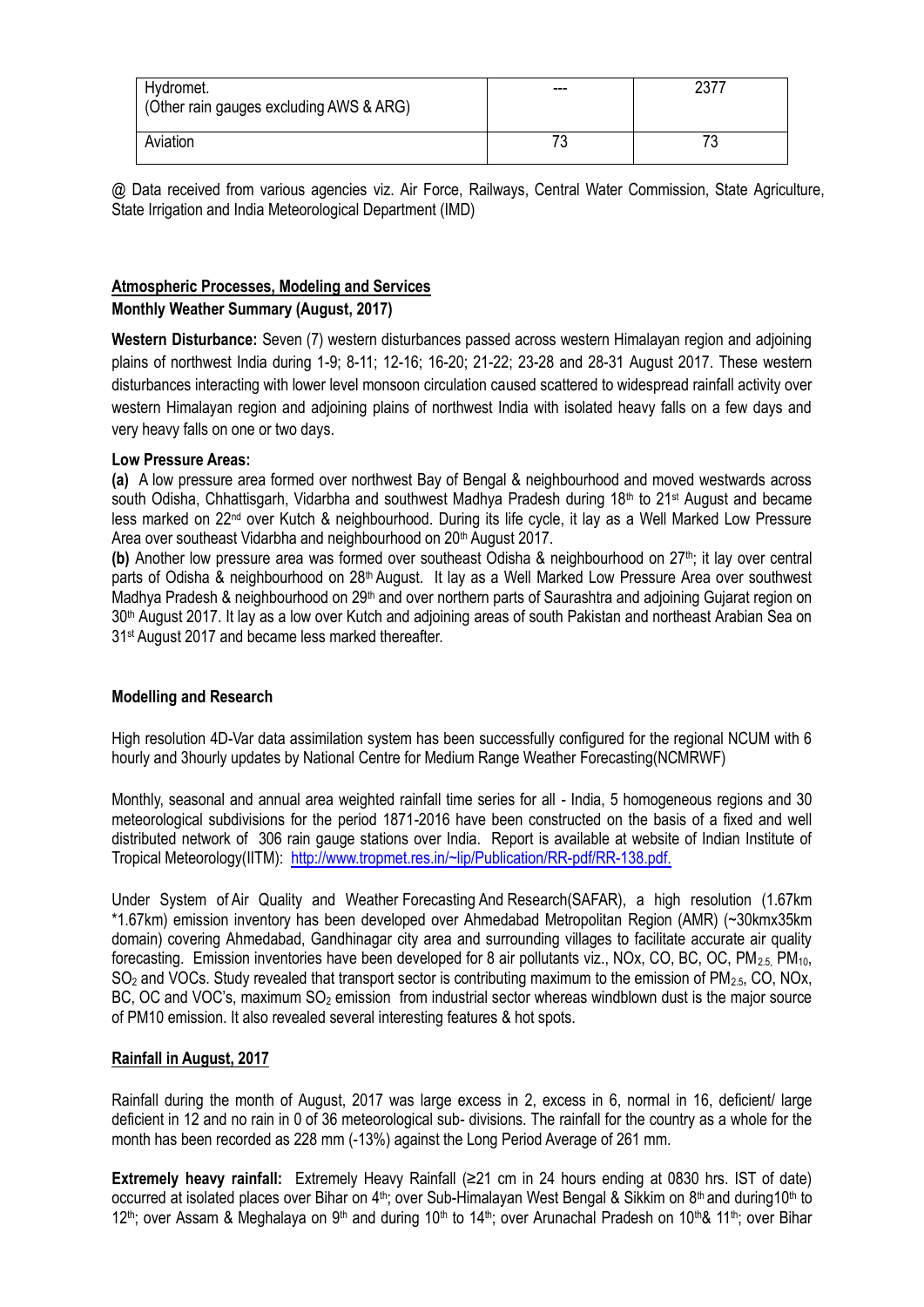during 12<sup>th</sup> to 14<sup>th</sup> and over East Uttar Pradesh on 14<sup>th</sup>; over Konkan 29<sup>th</sup>& 30<sup>th</sup> over Gujarat region on 29<sup>th</sup> and over Madhya Maharashtra on 30<sup>th</sup> August 2017.

**Heavy Rainfall over Mumbai: :** Mumbai experienced 33 cm of rainfall mostly in 12 hrs during 0830 UTC to 2030 hrs IST of 29th August 2017. It included extremely intense rainfall spell of 16 cm during 1430-1730 hrs IST (3 hrs) of the same day. This was first predicted by IMD on 24th August in the form of a press release for the occurrence of heavy rainfall over Konkan region (five days in advance). However, it was more specifically predicted on 28<sup>th</sup> August based on the observations of 0830 hrs IST for occurrence of extremely heavy rainfall over Mumbai and adjoining suburban areas on 29<sup>th</sup> August. Special red colour bulletins on 28<sup>th</sup> and 29<sup>th</sup>were issued to disaster managers urging action to be taken in addition to the press release by IMD at Mumbai on 28<sup>th</sup>. Further,3 hourly updates was provided on past rainfall and predicted rainfall for next 3 hrs on nowcast basis. Doppler Weather Radar, Mumbai, Automated weather stations and Departmental observatories, satellite updates and products and numerical weather prediction models were utilized to monitor, predict and issue warning against this extremely heavy rainfall over Mumbai. The forecast and warning services provided by IMD has been appreciated by disaster management authorities, press and electronic media including Municipal Corporation of Mumbai.

**Heavy Rainfall Verification for the month:** Total No. of Heavy Rainfall events: 447

| Lead time of forecast $\rightarrow$ | 24 hour | 48 hour | 72 hour |
|-------------------------------------|---------|---------|---------|
| Percentage correct                  | 71      | 68      |         |

Report on Cyclonic Disturbances over north Indian Ocean during 2016 was published and uploaded on RSMC, New Delhi website at the link[:http://rsmcnewdelhi.imd.gov.in/images/pdf/publications/annual-rsmc-report/rsmc-](http://rsmcnewdelhi.imd.gov.in/images/pdf/publications/annual-rsmc-report/rsmc-2016.pdf)[2016.pdf.](http://rsmcnewdelhi.imd.gov.in/images/pdf/publications/annual-rsmc-report/rsmc-2016.pdf)

A Report on "Monitoring Convective Activity over India During Pre-Monsoon Season- 2013 under the SAARC STORM Project" by Kamaljit Ray, Bikram Sen, Pradip Sharma was published in Vayumandal Volume 42(2),2016.

Report on "Severe Weather Events: Post-Monsoon Season (July-December, 2016)" by Kamaljit Ray and Priyanka Singh published in Vayumandal Volume 42(2), 2016.

Daily All India Weather Summary, Weekly Weather Reports and All India Special Daily Weather Reports for southwest monsoon season are being brought out on routine basis.

Climate Diagnostics Bulletin of India for July 2017 was brought out.

ENSO bulletin and Seasonal Climate Outlook for South Asia for the month of August 2017 was issued.( Link : [www.imdpune.gov.in/Clim\\_Pred\\_LRF\\_New/Products.html\)](http://www.imdpune.gov.in/Clim_Pred_LRF_New/Products.html).

#### **Geoscience Research**

#### **Seismological Observational Network**

| <b>Observation Type</b> | Target for XII Plan | Commissioned so far | Data reporting during the month |
|-------------------------|---------------------|---------------------|---------------------------------|
| Seismic stations        | 130                 | 99                  | 60                              |
| <b>GPS</b> stations     | 40                  | 28                  |                                 |

#### **Earthquake and Tsunami monitoring**

Earthquake: 20 earthquakes were monitored in the Indian region out of which 2 events were greater than magnitude (M) of 5.0.

Tsunami**:** 1 major seabed earthquake(M> 6) with a potential to generate tsunami were monitored. This information was provided within 12 minutes of occurrence.

#### **Ocean Observation System**

| I vpe of Platform | larget | till<br>Commissioned | Data received during |
|-------------------|--------|----------------------|----------------------|
|                   |        | 2017<br>August.      | 2017<br>Auaust.      |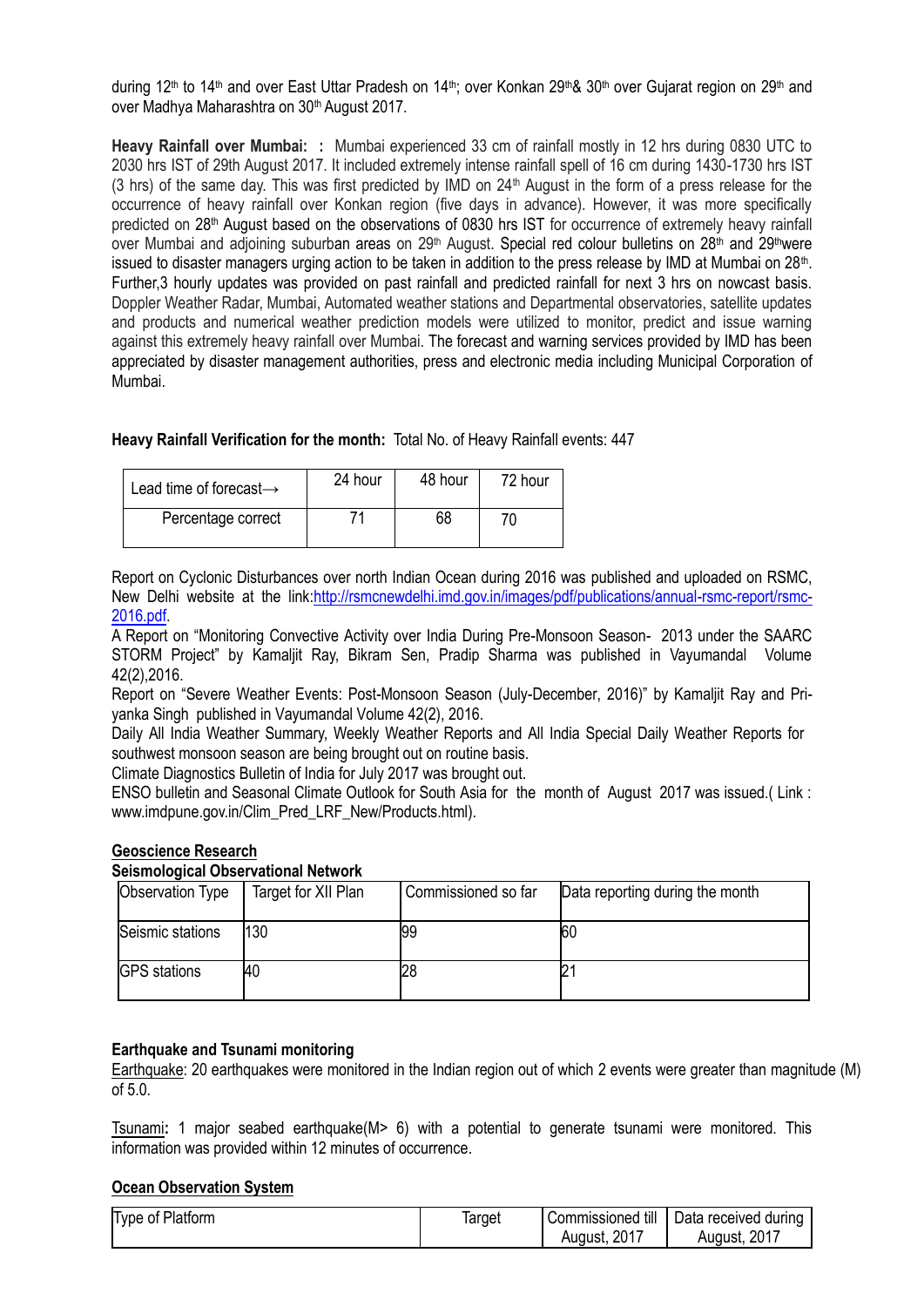| Argo Floats <sup>^</sup>                | 200 | 296 | 142 |
|-----------------------------------------|-----|-----|-----|
| Drifters*                               | 150 | 103 |     |
| <b>Moored Buoys</b>                     | 16  | 19  |     |
| <b>Tide Gauges</b>                      | 36  | 34  | 28  |
| High Frequency(HF) Radars               |     | 10  |     |
| <b>Current Meter Array</b>              |     |     |     |
| Acoustic Doppler Current Profiler(ADCP) | 20  | 2٠  |     |
| Tsunami Buoys                           |     |     |     |
| <b>Wave Rider Buoy</b>                  | 16  |     |     |

\*The remaining floats/drifters have completed their life time and as such no data can be received from them.

Under Ocean observation systems programme, National Institute of Ocean Technology undertook a joint cruise with National Oceanic and Atmospheric Administration(NOAA) to retrieve and redeploy five RAMA ATLAS Buoy systems and five ADCP moorings in Equatorial waters from 5<sup>th</sup> August to 5<sup>th</sup> September 2017 onboard ORV Sagar Nidhi.

#### **Ocean Science Services**

| <b>No</b>      | Types of forecasts                                      | No. of advisories issued<br>during the month |
|----------------|---------------------------------------------------------|----------------------------------------------|
|                | Integrated Potential Fishing Zone (PFZ) advisories (Sea | 30                                           |
|                | Surface Temperature(SST), Chlorophyll., wind)           |                                              |
|                | Tuna Fishing Advisories                                 | 28                                           |
| $\overline{2}$ | Ocean State Forecast(OSF)-Wave, Wind, Currents, SST,    | 31                                           |
|                | MLD and D20 forecasts                                   |                                              |
| 3.             | Near Real time global ocean analysis (5-day averaged)   |                                              |
| 4.             | Real time global ocean analysis (daily)                 | 31                                           |
| 5.             | Coral Bleaching Alert System                            | 10                                           |

Forecasts of surface and sub-surface currents were provided under consultancy services to the Oil and Natural Gas Corporation (ONGC), Kakinada during August 1-6, 2017 for the installation of rig structures in Krishna Godawari basin in the Bay of Bengal.

#### **Polar studies**:

The decadal and regional trends indicate that post-2000 there is an increasing sea ice trend of 11% for Indian Ocean and 32% for Pacific Ocean sectors, whereas Ross sea sector experiences a 32% decline. Sea ice in Bellingshausen-Amundsen sector has been decreasing since 1979 by -3300 sq. km, however post-2000 an increasing trend of 11700 sq. km is seen which contributes to an overall Antarctic sea ice increase. The Weddell Sea showed an overall increase in sea ice by 19750 sq. km, as compared to a negative trend of – 2450 sq. km pre-2000 scenario.

The possible mechanism of Antarctic sea-ice expansion in the Indian Ocean sector of the Southern Ocean is explored using sea surface temperature and vertical thermohaline structure (UK Met Office temperature & salinity profiles) during 1979-2015. Results indicate that sea surface freshening and cooling trend in the upper 100 m depth that favours expansion in sea-ice extent during austral autumn and winter.

#### **Topographic surveys of Exclusive Economic Zone:**

Area covered during the month: 29,200 sq. km(approx.)

## **Capacity Building and Outreach:**

A regional climate change workshop, entitled 'Climate Proofing of Jalyukta Shivar Abhiyan (JSA): Validation' was organized jointly by Watershed Organisation Trust (WOTR), Pune and IITM on 8<sup>th</sup> August 2017 at IITM, Pune. Around 22 high level officials from Ministry of agriculture and irrigation, Govt. of Maharashtra and IITM scientists attended the workshop.

Ministry of Earth Sciences participated in the "*Exhibition on Science & Technology Innovations by Scientific Ministries and Departments of Government of India* " organized at the Parliament House, New Delhi during 27 July – 11 August 29, 2017.

Targeted Training Activity (TTA) 2017 on "Monsoons in a Changing Climate" was organized at the Abdus Salam International Centre for Theoretical Physics (ICTP), Triesty, Italy during 31 July to 4 August 2017. This TTA was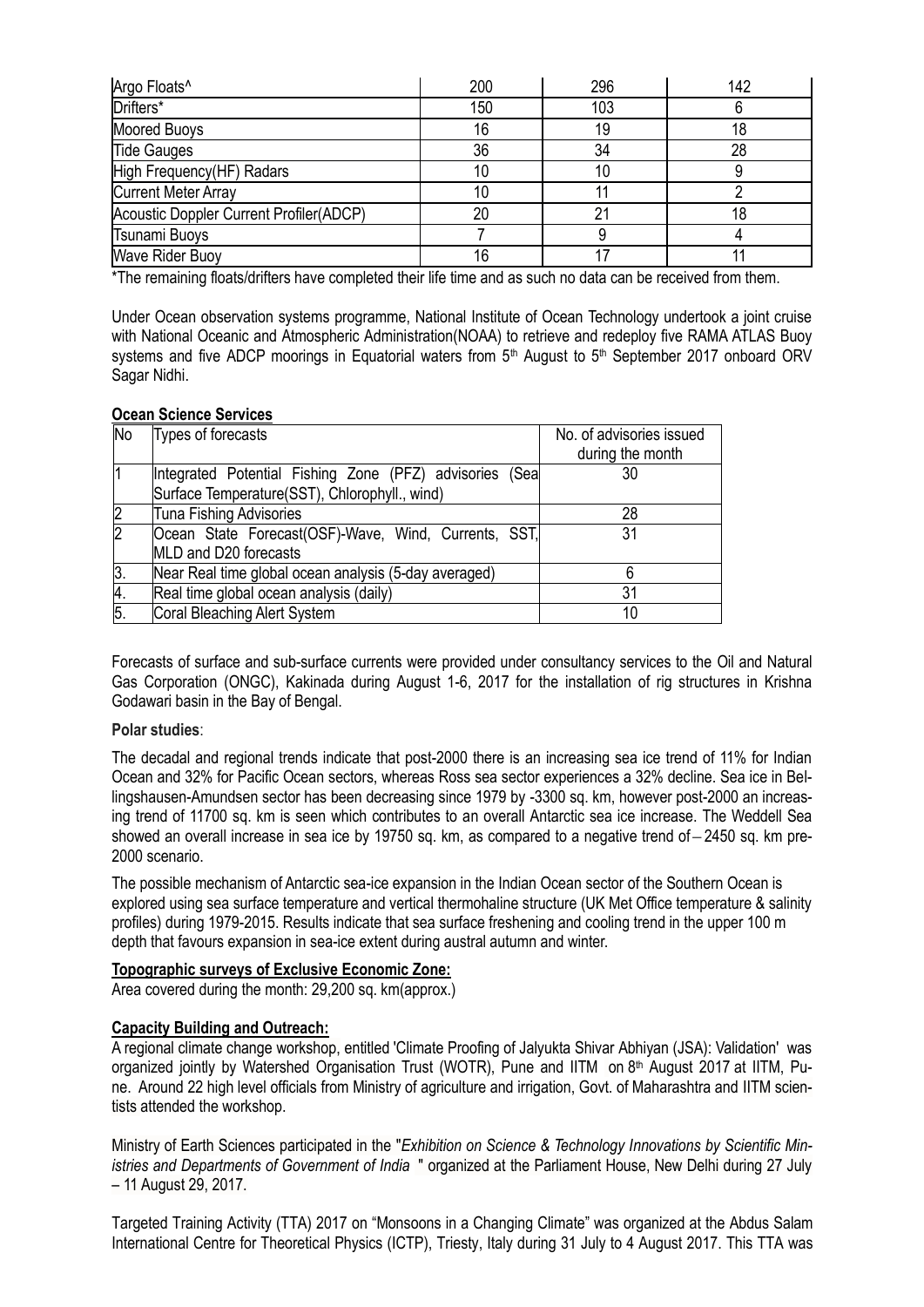organized by the IITM in association with the Abdus Salam International Centre for Theoretical Physics (ICTP), Trieste, Italy and the World Meteorological Organization (WMO), Geneva, Switzerland.

The Regional Brain Storming Session of 36<sup>th</sup> International Geological Congress (IGC) was held at National Centre for Antarctic and Ocean Research (NCAOR), Goa from 17<sup>th</sup>-18<sup>th</sup>August, 2017. 9 technical sessions were held under which 29 presentations were made by experts from various national organisations /academic institutions.

A 400 kW Rooftop solar power generation plant with 1240 solar panels was installed in INCOIS Hyderabad on 18 August 2017. This will generate approximately 6 lakhs kWh per year. Twenty percent (20%) of INCOIS total annual power consumption can be met through this solar power generation plant which will eventually lead to approximate savings of Rs 18 lakhs per annum.

| Vessel         | Days at Sea /<br>Utilization | Maintenance/ Inspection /Scientific<br>Logistics / Cruise Preparation | No. of<br>Cruise | No. of Port Calls /<br>Port Stay/ Statutory<br>survey |
|----------------|------------------------------|-----------------------------------------------------------------------|------------------|-------------------------------------------------------|
| Sagar Nidhi    | 25                           |                                                                       |                  |                                                       |
| Sagar Manjusha | 14                           |                                                                       |                  |                                                       |
| Sagar Purvi    |                              | 26                                                                    |                  |                                                       |
| Sagar Kanya    | 22                           |                                                                       |                  |                                                       |
| Sagar Sampada  | 29                           |                                                                       |                  |                                                       |

# **Utilization of Ocean Research Vessels during the month**

# **Publications in Science Citation Index(SCI) journals and PhDs awarded**

| Subject                         |                       | <b>Publications</b> |       | Ph.Ds                 |              |       |
|---------------------------------|-----------------------|---------------------|-------|-----------------------|--------------|-------|
|                                 | April – July,<br>2017 | August,<br>2017     | Total | April – July,<br>2017 | August, 2017 | Total |
| Atmospheric Sciences            | 47                    | 12                  | 59    |                       |              |       |
| Ocean Science and<br>Technology | 20                    |                     | 21    |                       |              |       |
| <b>Polar Sciences</b>           |                       |                     |       |                       |              |       |
| Geosciences and<br>resources    | 10                    |                     | 11    |                       |              |       |
| Total                           | 82                    | 15                  | 97    |                       |              |       |